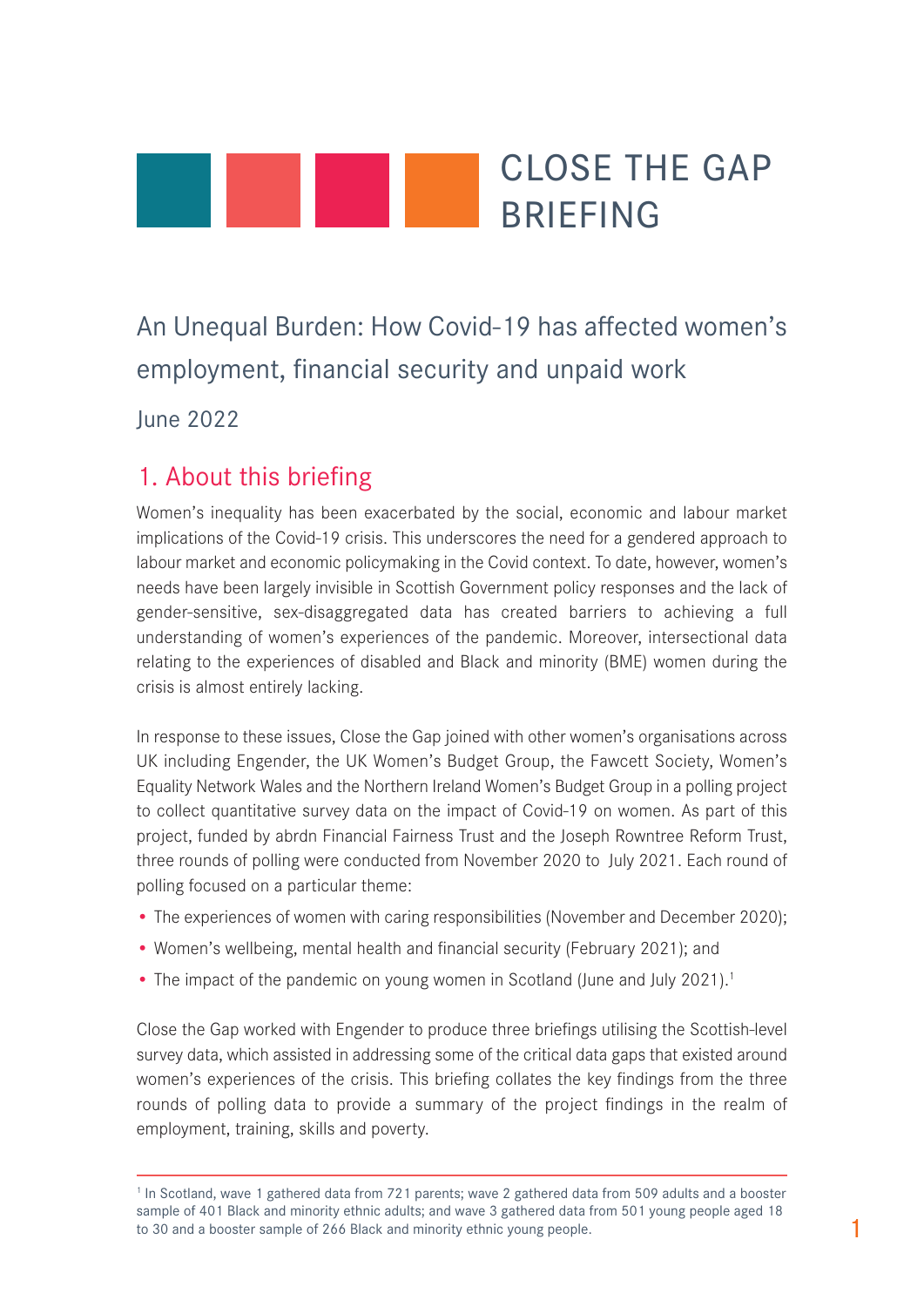### 2. Key Findings

The survey data gathered as part of this project provided additional evidence to illuminate how the economic and labour market consequences of the pandemic were impacting women's financial security, wellbeing and experience of employment. It also provided information on the specific experiences of young, disabled and BME women during the Covid-19 crisis. Key findings regarding women's experiences of the pandemic include:

#### Young women are more likely than their male counterparts to report barriers to accessing training, development and employability opportunities<sup>2</sup>

Among respondents who wanted to undertake job related training:

- Young women were six percentage points more likely than their male counterparts (37% to 43%) to say that they have not been able to access in- work training, government funded training and development, or government funded employability support.
- Around half of young disabled women (51%) reported not being able to access training, development or employability support compared to 40% of non-disabled women and 31% of non-disabled men.
- Almost half of female respondents (45%) said that the reason they could not access these opportunities was that they could not afford it. While not being able to afford opportunities was also the main reason cited by young men, the numbers were significantly lower (30%).
- One in 10 female respondents said that they could not access these opportunities because of their caring roles. No male respondents cited caring responsibilities as a reason for why they could not access training, development and employability opportunities.

#### BME and disabled women felt they were unfairly chosen for furlough as a result of their race, sex, age, disability or health condition<sup>3</sup>

- Around a fifth of BME women (21%) felt they were unfairly selected for furlough because of their race, sex, age, disability or health condition compared to 1% of white women.
- Almost a fifth (19%) of disabled women felt they were unfairly selected for furlough because of their race, sex, age, disability or health condition compared to 1% of non-disabled women.

<sup>2</sup> Close the Gap and Engender (2021) *Joint briefing on young women's employment, financial security and mental health* available at https://www.closethegap.org.uk/content/resources/Joint-briefing-on-theimpact-of-Covid-19-on-young-womens-employment-financial-security-and-mental-health--October-2021.pdf 3 Close the Gap and Engender (2020) J*oint briefing on the impact of Covid-19 on women with childcare responsibilities in Scotland* available at https://www.closethegap.org.uk/content/resources/Close-the-Gap-and-Engender-Joint-Briefing-on-the-impact-of-COVID-19-on-women-with-childcare-responsibilities-in-Sc otland.pdf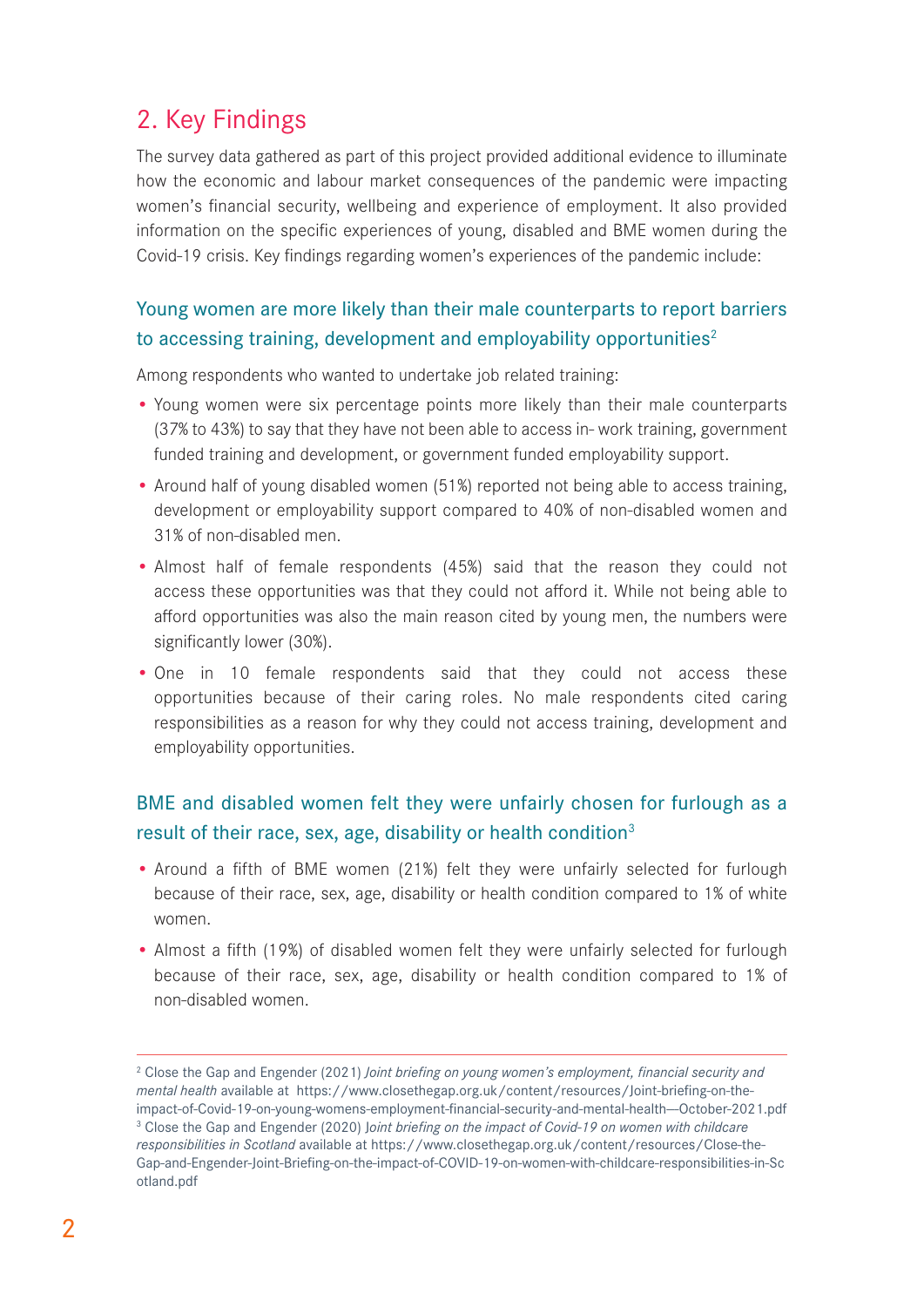#### Young women, particularly young BME women, were less likely to have their furloughed salary topped up by their employer $4$

- Just over one-third of young women (35%) had their furloughed salary topped-up by their employer, compared to over half of young men (53%).
- Just over one-quarter (27%) of young BME women had their furloughed salary topped-up by their employer compared to 37% of young white women.

#### Women, particularly young women, disabled women and BME women, are more likely to report rising financial insecurity as a result of the pandemic

- Women were more than twice as likely as men to be worried about how they will pay their rent or mortgage in February 2021 (24% of women compared to 10% of men $1<sup>5</sup>$
- Young women were seven percentage points more likely than their male counterparts (41% to 34%) to say their financial situation had worsened since the start of the pandemic.<sup>6</sup>
- Disabled young women were 20 percentage points more likely than non-disabled young women (56% to 36%) to say their financial situation had worsened since the start of the pandemic.7
- In July 2021, more than two-thirds (37%) of young disabled women were not confident that they would have enough money for the next 12 months, compared to just over a quarter (27%) of non-disabled young women and 18% of non-disabled men.<sup>8</sup>
- More than a third (38%) of young BME women were not confident in July 2021 that they would have enough money for the next 12 months, compared to 27% of white women and 24% of white men.9

9 Ibid.

<sup>4</sup> Close the Gap and Engender (2021) *Joint briefing on young women's employment, financial security and mental health* available at https://www.closethegap.org.uk/content/resources/Joint-briefing-on-theimpact-of-Covid-19-on-young-womens-employment-financial-security-and-mental-health---October-2021.pdf 5 Close the Gap and Engender (2021) *Joint briefing on the impact of Covid-19 on women's wellbeing, mental health and financial security* available at https://www.closethegap.org.uk/content/resources/Close-the-Gap-and-Engender-Joint-briefing-on-the-impact-of-COVID-19-on-womens-wellbeing-mental-health-and-finan cial-security.pdf

<sup>6</sup> Close the Gap and Engender (2021) *Joint briefing on young women's employment, financial security and mental health* available at https://www.closethegap.org.uk/content/resources/Joint-briefing-on-theimpact-of-Covid-19-on-young-womens-employment-financial-security-and-mental-health--October-2021.pdf  $<sup>7</sup>$  Ibid.</sup>

<sup>8</sup> Ibid.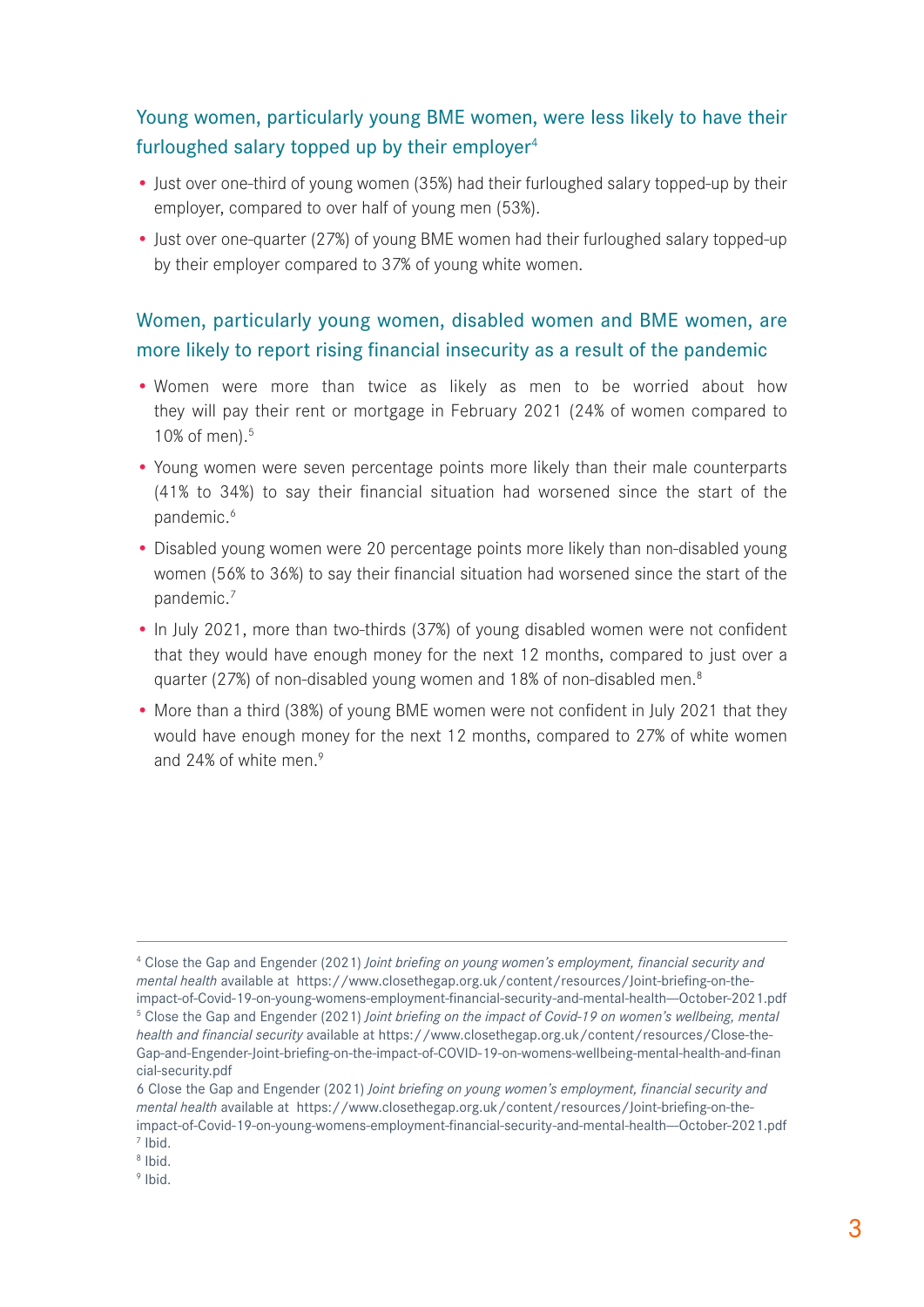#### Women continue to do the majority of unpaid care and domestic work in the home

- Almost three-quarters (72%) of mothers reported that it is mostly them who do housework, such as cleaning and laundry. By contrast, only 4% of mothers stated that housework was mostly done by their partner and 24% said it was done by 'both equally'.<sup>10</sup>
- 61% of women stated that they mostly do shopping for groceries and essentials. Only 10% of women said shopping was mostly done by their partner and 28% said it was done equally.<sup>11</sup>
- Less than half of young women with children (49%) are confident that they will have enough childcare support over the next 12 months.<sup>12</sup>

### 3. What have we learnt about women's experiences of the pandemic?

Women and men had different levels of economic wellbeing before Covid-19 that have been deepened by the crisis. Indeed, UN Women estimated that the pandemic risks setting women's equality back 25 years.<sup>13</sup> The data gathered over the course of this project has reinforced this analysis, highlighting that women have been impacted in multiple and specific ways by the social, economic and labour market impacts of the pandemic.

While the gendered nature of poverty in Scotland pre-dates the pandemic, the crisis has exacerbated these trends. This polling data highlights that women are more likely than their male counterparts to be reporting higher levels of financial insecurity as a result of the pandemic. The data shows that the rising tide of poverty has been particularly acute for BME and disabled women, groups who were already more likely to be experiencing poverty prior to the crisis. These trends are likely to be compounded by the ongoing cost of living crisis which is disproportionately impacting women's financial resilience.14 As a result of the inextricable links between women's poverty and child poverty, women's rising financial precarity has stark implications for Scotland's child poverty rates. Our analysis highlights that tackling women's labour market inequality remains critical to tackling women's poverty, and child poverty.15

12 Close the Gap and Engender (2021) *Joint briefing on young women's employment, financial security and mental health* available at https://www.closethegap.org.uk/content/resources/Joint-briefing-on-theimpact-of-Covid-19-on-young-womens-employment-financial-security-and-mental-health--October-2021.pdf <sup>13</sup> UN Women (2020) *Whose Time to Care? Unpaid care and domestic work during Covid-19* available at https://data.unwomen.org/publications/whose-time-care-unpaid-care-and-domestic-work-during-covid-1

<sup>10</sup> Close the Gap and Engender (2020) *Joint briefing on the impact of Covid-19 on women with childcare responsibilities in Scotland* available at https://www.closethegap.org.uk/content/resources/Close-the-Gap-and-Engender-Joint-Briefing-on-the-impact-of-COVID-19-on-women-with-childcare-responsibilities-in-Sc otland.pdf

 $11$  Ibid.

<sup>14</sup> Women's Budget Group (2022) T*he gendered impact of the cost-of-living crisis* available at

https://wbg.org.uk/wp-content/uploads/2022/03/The-gendered-impact-of-the-cost-of-living-crisis.pdf <sup>15</sup> Close the Gap (2022) "The Child Poverty Delivery Plan maintains a strong focus on work and earnings, but the need to address women's poverty is less visible" available at

https://www.closethegap.org.uk/news/blog/the-child-poverty-delivery-plan-maintains-a-strong-focus-onwork-and-earnings-but-the-need/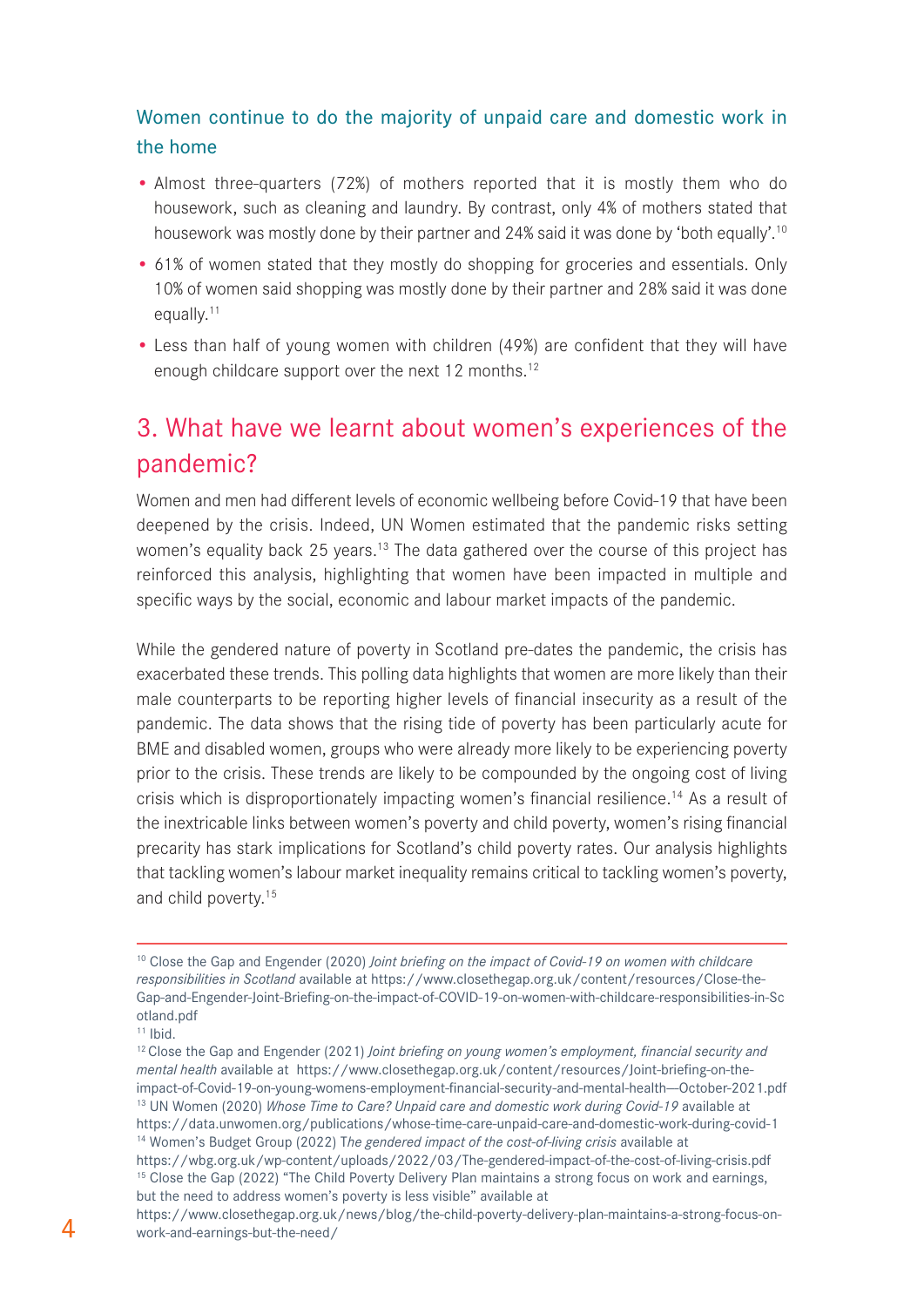This data provides further evidence of the substantial challenges for women with caring roles during the pandemic. Pre-pandemic time use data shows that women in opposite sex couples did 68% of the housework and 68% of the childcare.16 Prior to the outbreak of the crisis, the Scottish Government's Gender Equality Index revealed that 85% of people who were 'economically inactive' due to caring were women.17 These pre-existing gendered patterns of unpaid work and care were only exacerbated by the Covid-19 crisis, particularly during periods of school and nursery closures. During the pandemic, increasing unpaid caring responsibilities impacted women's ability to do paid work, further threatening women's financial security.

As a result of Covid-19 job disruption and the impacts of wider labour market shifts including Brexit, the drive to net-zero and automation, there is likely to be increased demand for upskilling and reskilling support in the coming years. However, these findings highlight the gendered barriers young women experience in accessing training, with barriers such as financial cost being more pronounced for women than men. This aligns with wider evidence on women's experience of training.18 Gender-blind skills initiatives entrench the occupational segregation that characterises Scotland's education and skills pipeline, funnelling women into low-paid, undervalued jobs and sectors. It is therefore vital all skills policymaking and service design developed in response to the changing labour market in Scotland addresses occupational segregation and the under-utilisation of women's skills as a central aim.

Overall, these findings underscore the importance of gathering and utilising intersectional gender-sensitive sex-disaggregated data in policymaking. Moreover, while gender mainstreaming approaches are key to the development of policy responses that meet women's needs, this is not yet visible Scottish Government policymaking. There has been a particular failure to mainstream gender equality considerations into policy responses to the pandemic. As we emerge from Covid-19, it is vital that Scottish Government and its delivery agencies embed gender mainstreaming approaches and improve the range of intersectional gender-disaggregated data used in labour market, skills and anti-poverty policymaking. Without such action, policymaking will continue to cement women's economic and labour market inequality.

<sup>16</sup> Wishart R, Dunatchik A, Speight S, Mayer M (2019) *Changing patterns in parental time use in the UK.* NatCen. Available at: http://natcen.ac.uk/media/1722408/Parental\_time\_use\_report.pdf 17 Scottish Government (2020) *Gender Equality Index*

<sup>18</sup> See House of Commons Women and Equalities Committee (2016*) Inquiry into the gender pay gap* and Aldrige, Fiona and Corin Egglestone, (2015) Learning, Skills and Progression at Work: Analysis from the 2015 adult participation in learning survey, UK Commission for Employment and Skills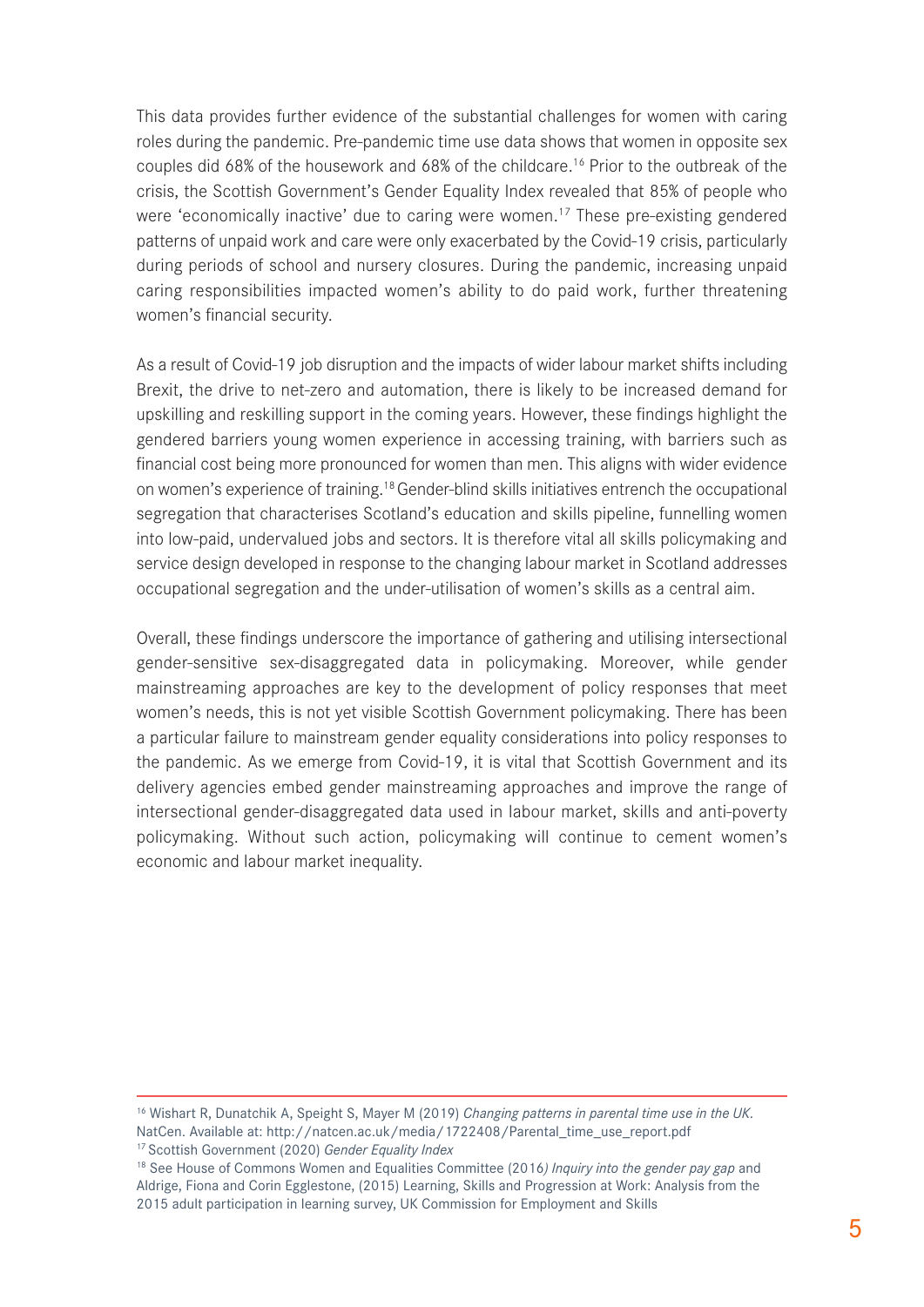### About the research

The data used in this briefing is based on research conducted by the UK Women's Budget Group, Fawcett Society, Northern Ireland Women's Budget Group, Women's Equality Network Wales, Close the Gap and Engender.

This study was funded by the Joseph Rowntree Reform Trust (JRRT) and abrdn Financial Fairness Trust.



**XX** abrdn<br>
Financial Fairness Trust

[Responding to the growing](https://www.jrrt.org.uk)  crisis of democracy and erosion of trust in the political class and institutions, JRRT's priority area of work for both grant-making and external activities is democratic and political reform.

abrdn Financial Fairness Trust funds research, policy work and campaigning activities to tackle financial problems and improve living standards for people on low-to-middle incomes in the UK. It is an independent charitable trust registered in Scotland (SC040877).